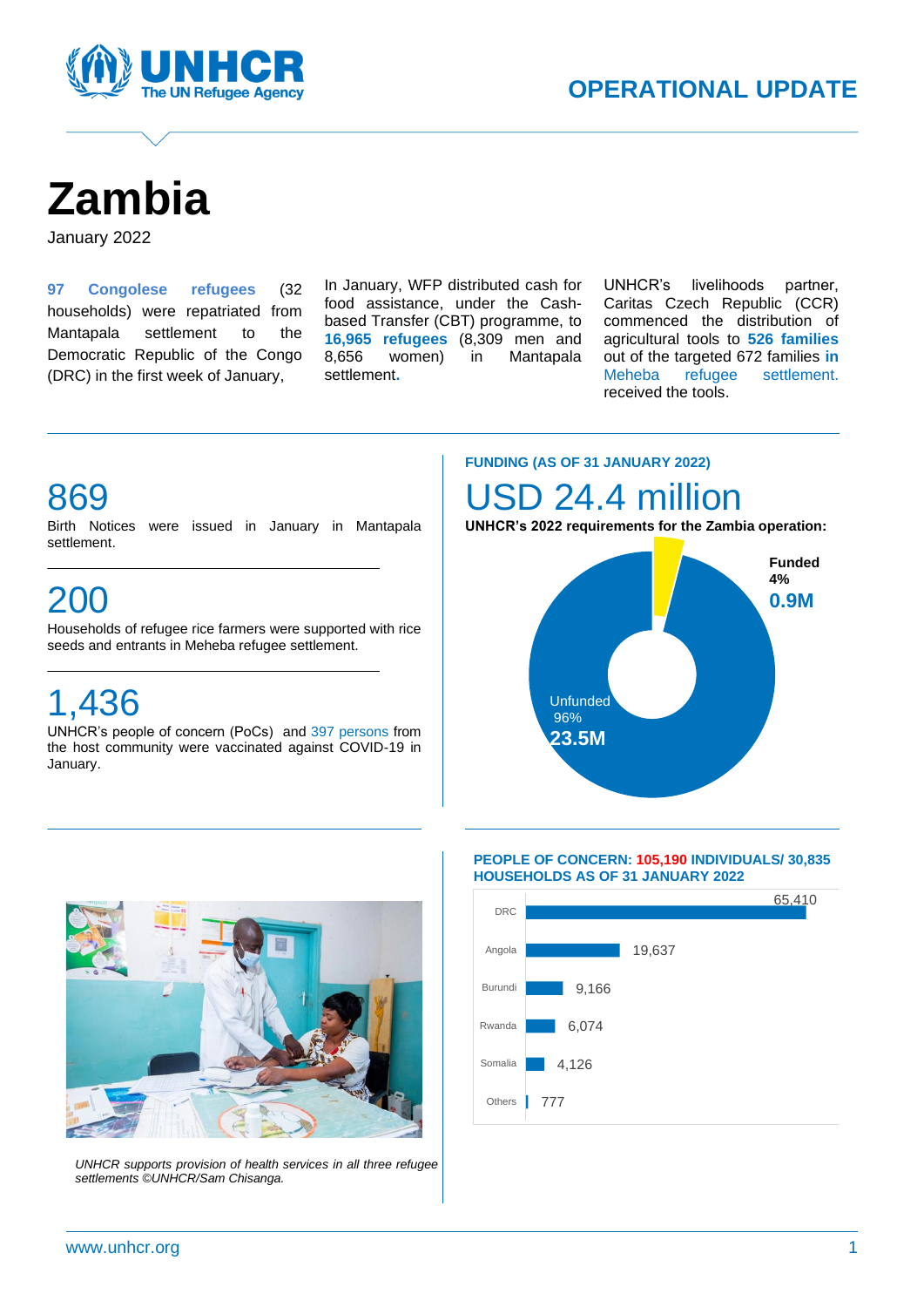

# Operational Context

The Government of the Republic of Zambia (GRZ) leads and coordinates the refugee response in line with its commitments under the Global Compact on Refugees (GCR) and the Comprehensive Refugee Response Framework (CRRF). Under the 2017 Refugee Act, the Office of the Commissioner for Refugees (COR), within the Ministry of Home Affairs and Internal Security (MHA-IS), is mandated to deal with refugee matters. UNHCR supports the Government in the protection, assistance and finding durable solutions for refugees. The response to the arrival of refugees from DRC is coordinated by a committee composed of key line ministries, the UN Resident Coordinator's Office and UNHCR. The Ministry of Home Affairs and Internal Security chairs the Committee.

- As of 31 January, Zambia was hosting **105,190** PoCs (**75,867** refugees, **4,448** asylum-seekers and **24,875** former Angolan and Rwandan refugees)*)* comprising **30,835** households.
	- ➢ Meheba refugee settlement: **34,732** individuals.
	- ➢ Mayukwayukwa refugee settlement**: 21,402** individuals.
	- ➢ Self-Settled (Government estimate): **12,404** individuals.
	- ➢ Urban Lusaka and Ndola: **18,442** individuals.
	- ➢ Mantapala settlement: **18,210** individuals*.*
- Out of the **105,190** PoCs**, 46%** are women , **47%** children (aged between 0-17 years old) and **4%**  elderly (age above 59 years old).
- During the reporting period, there was an increase of **830 individuals** (369 new arrivals, 150 new births and 311 In-Situ registrations).
- Of the new arrivals, **75%** were from the DRC, **15%** from Burundi, **5%** from Somalia and the rest other nationalities.

UNHCR has four offices in Zambia: Representation office in Lusaka, field offices in Solwezi and Kawambwa, and a field unit in Kaoma. UNHCR Zambia has **108** staff throughout the country including **55** national, **24** international and **29** affiliate staff.

### Achievements



#### **Achievements and Impact**

- 97 Congolese refugees (32 households) were repatriated voluntarily from Mantapala settlement to Pweto in the Democratic Republic of Congo (DRC) in the first week of January bringing the total number of repatriated refugees to 302 between October 2021 and the first week of January 2022.
- ◼ COR and the Department of National Registration and Passport and Citizenship (NRPC) in the Ministry of Home Affairs and Internal Security issued alien registration cards and birth notices to refugees in Mantapala settlement. The final report indicates **510** Alien Cards and **869** Birth Notices were processed during the exercise.
- UNHCR, Ministry of Education (MoE) and COR completed a two-week GBV awareness campaign in Mantapala settlement schools. The campaign aimed to combat the negative consequences of child and early marriages within the community. The campaign's key messages were conveyed through debates, door-to-door visits, and soccer matches.
- The Ministry of Health (MoH) held a one-day stakeholders orientation workshop on the case management of gender-based violence (GBV) to improve coordination among key actors, such as the Police, Victim Support Unit (VSU), and Ministry of Justice.
- In Meheba refugee settlement, vulnerability assessment for 40 new arrivals (12 households), which included relocated refugees and re-entering refugees (those who had left the settlement for a prolonged period of time but have now returned for various reasons), was conducted by a multifunctional team. The assessment aimed to identify vulnerable individuals who might have individual protection needs or require specialized assistance.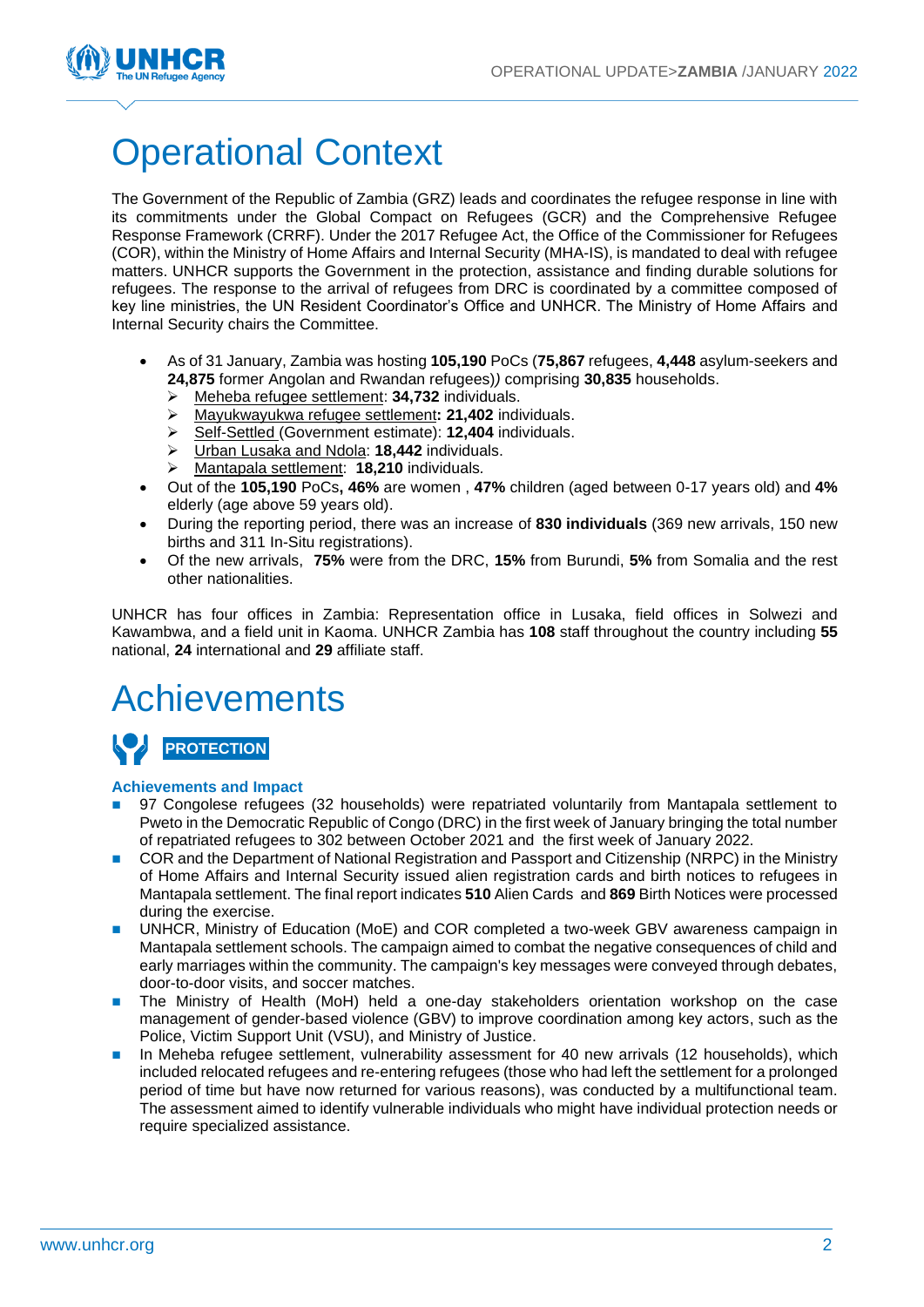

#### **Identified Need and Remaining Gap**

There is need for GRZ to deploy additional policemen and female across the three refugee settlements.

- Accommodation to host the police staff in the three refugee settlements is cruelly missing.
- Transportation for patrolling and for VSU is missing
- Additional human and financial resources to strengthen GBV awareness raising remains key.



#### **Achievements and Impact**

- ◼ In January, UNHCR put in place guidelines and modalities to commence the implementation of the 200 higher education scholarships secured through a Memorandum of Understanding (MoU) with Cavendish University Zambia. The UNHCR-Cavendish University MoU will allow refugee students to enroll at the cost of 50% directly covered by Cavendish University as their contribution to education fees and tuition for refugees and remaining 50% will be covered by UNHCR.
- CCR started the process of vulnerability assessments to identify eligible refugees for education support provided through school and examination fees to refugee children in primary school.
- In Meheba refugee settlement, a total of 221 desks (190 desks from UNHCR and 31 desks received from World Vision International - WVI) were distributed to schools. The 190 single-seater desks provided by UNHCR are to address the shortage of desks and allow for social distancing in secondary schools during the COVID-19 pandemic. Desks donated by WVI were allocated to the newly opened Meheba C Primary Special Education Unit.
- An assessment of children for special education needs was conducted by the MoE in preparation of enrolling children in the newly established Special Needs Unit in Meheba. Special needs education teachers are being deployed by the MoE in Meheba refugee settlement.

#### **Identified Need and Remaining Gap**

The Cavendish scholarship only covers 50% of tuition. Support is needed from the Government to lift the costs for study permits for refugees, and from other partners for living expenses.



#### **Achievements and Impact**

- UNHCR and health partners conducted a five-day male circumcision exercise in Mantapala settlement reaching 70 children between the age of four and ten years-old, out of which three were from the host community.
- UNHCR and partners also conducted a five-day cervical cancer screening exercise reaching 200 women out of which 22 tested positive to treatable sexually transmitted diseases and 18 to precancerous cells and are undergoing treatment at St Pauls Mission Hospital in Nchelenge with the aim of preventing cervical cancer among women between 25-64 years old, the MoH, with support from.
- During the third convoy of the voluntary repatriation to the DRC from Mantapala settlement in January 2022, UNHCR, in partnership with the COR and MoH, screened and certified 97 individuals fit for travel and 57 adults were tested for COVID-19 using the RDT. Two tested positive upon arrival in Pweto and were quarantined, while chronically ill/malnourished individuals were supplied with required medication and supplements to support them during the returning period before they will get settled and have access to health facilities.
- With support from UNAIDS, UNFPA and UNHCR, MoH, through peer educators in Mantapala settlement, an HIV/AIDS awareness campaign was conducted reaching 10,022 refugees (4,239 women and 5,783 men) and 2,060 host community residents (1,101 women and 959 men). The campaign was aimed at reducing stigma among PoCs living with HIV/AIDS, reduction of sexually transmitted diseases, enhance family planning and reduce the rate of unintended pregnancies, including among teens.

#### **Identified Needs and Remaining Gaps**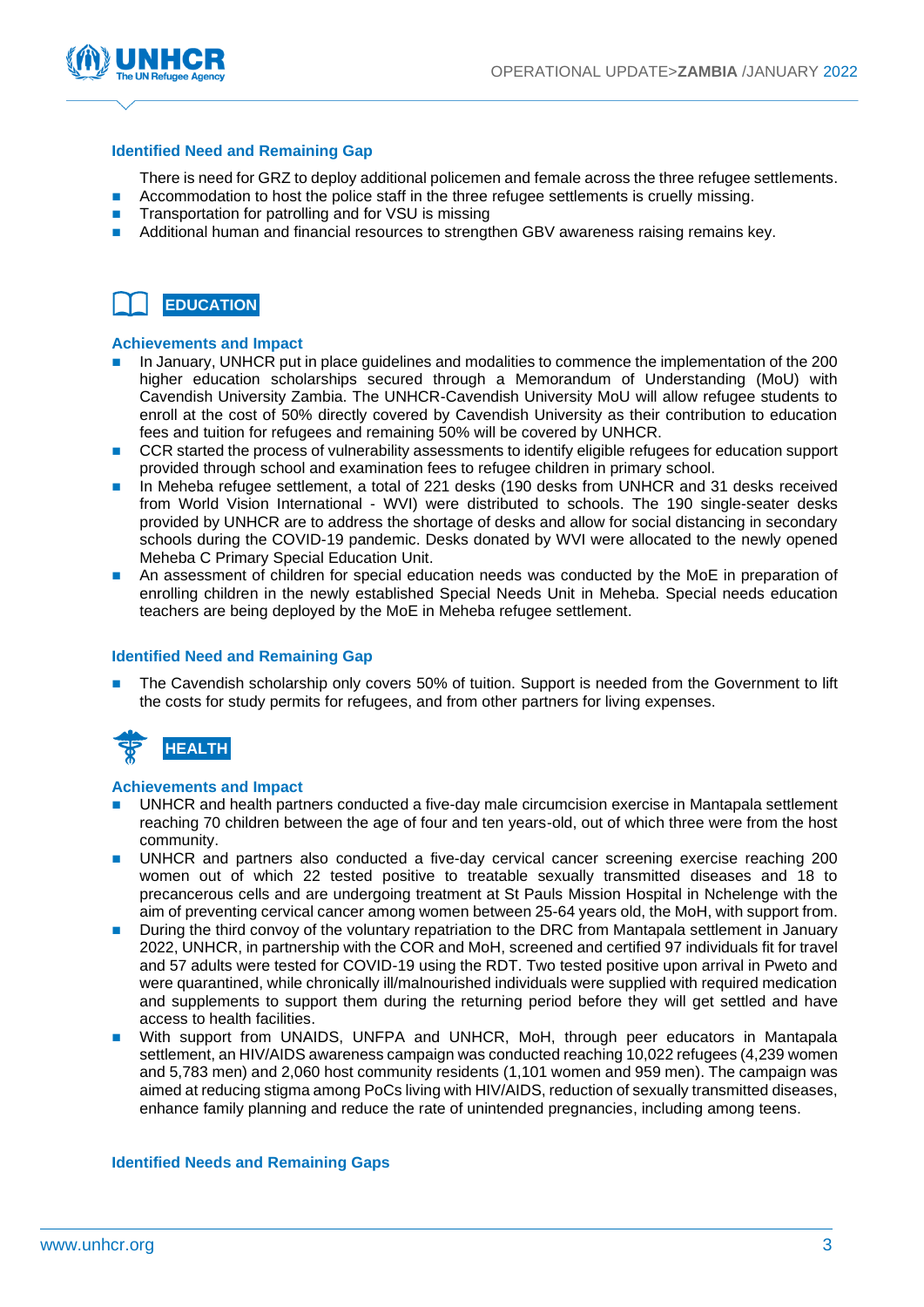

- ◼ COVID-19 vaccine uptake hesitancy among the PoCs and host community continued as a challenge.
- Lack of adherence to the public health guidelines including social distancing and wearing masks also continues to be a challenge.
- In Meheba refugee settlement, the procurement of medicines and medical supplies for people of concern was delayed due to administrative issues. A meeting was held between UNHCR and Field Health Focal Point in the Ministry of Health in the settlement to prepare an action plan while the medicines are being procured.



**FOOD SECURITY AND NUTRITION**

#### **Achievements and Impact**

- Using the CBT network, WFP distributed cash for food assistance to 16,965 refugees (8,309 men and 8,656 women) in Mantapala settlement in collaboration with partners. In addition, in-kind food was distributed to 113 refugees who had not yet been enrolled in the CBT system (52 women and 61 men).
- In Mayukwayukwa refugee settlement, the Ministry of Community Development and Social Services (MCDSS) and COR provided dry food rations to 60 PoCs (37 women and 23 men) during January. This includes 29 relocated from Lusaka's Makeni Transit centre and 31 vulnerable refugees. These were all Congolese nationals.
- The Ministry of Health has provided 1,800 sachets of Ready-to-Use Therapeutic Food (RUFT) nutrition supplements to health facilities for malnourished people in Meheba refugee settlement.

#### **Identified Needs and Remaining Gaps**

- COVID-19 has exacerbated the livelihoods of several refugees and former refugees living in settlements and in Lusaka.
- UNHCR appeals to international communities to fund GRZ with a view to including vulnerable refugees and former refugees in national social cash transfer schemes.



#### **Achievements and Impact**

- A delegation from the European Union (EU) and WVI visited Mantapala settlement, accompanied by UNHCR Representative, to observe the WASH infrastructure, which includes latrines and water mechanization systems, as well as the ultra-poor graduation model project.
- During the month under review, borehole rehabilitation snags, which involved fishing of dropped objects and materials in two water points in sector 12 and 27 of Mayukwayukwa refugee settlement, were conducted by UNHCR's partner WVI. This improved access to safe drinking water in these two sectors.
- In Meheba refugee settlement, water samples were collected from selected water points and taken to Lusaka for testing by WVI. This will ensure that the water being supplied to the settlement is safe and of acceptable standards.

#### **Identified Needs and Remaining Gaps**

- Emptying of overflowing septic tanks remains is URGENT to prevent environment and underground water contamination in Mayukwayukwa refugee settlement. This is being looked into.
- The Department of Water Resources Development is facing logistic challenges to conduct field monitoring visits in Meheba refugee settlement. The issue has been brought to the attention of the partners managing fleet and steps are being undertaken to enhance coordination and planning.



#### **Achievements and Impact**

■ Community members in Mantapala settlement actively engaged in community service projects to build new roads for vehicle access within Blocks 3 and 4, including the removal of tree stumps and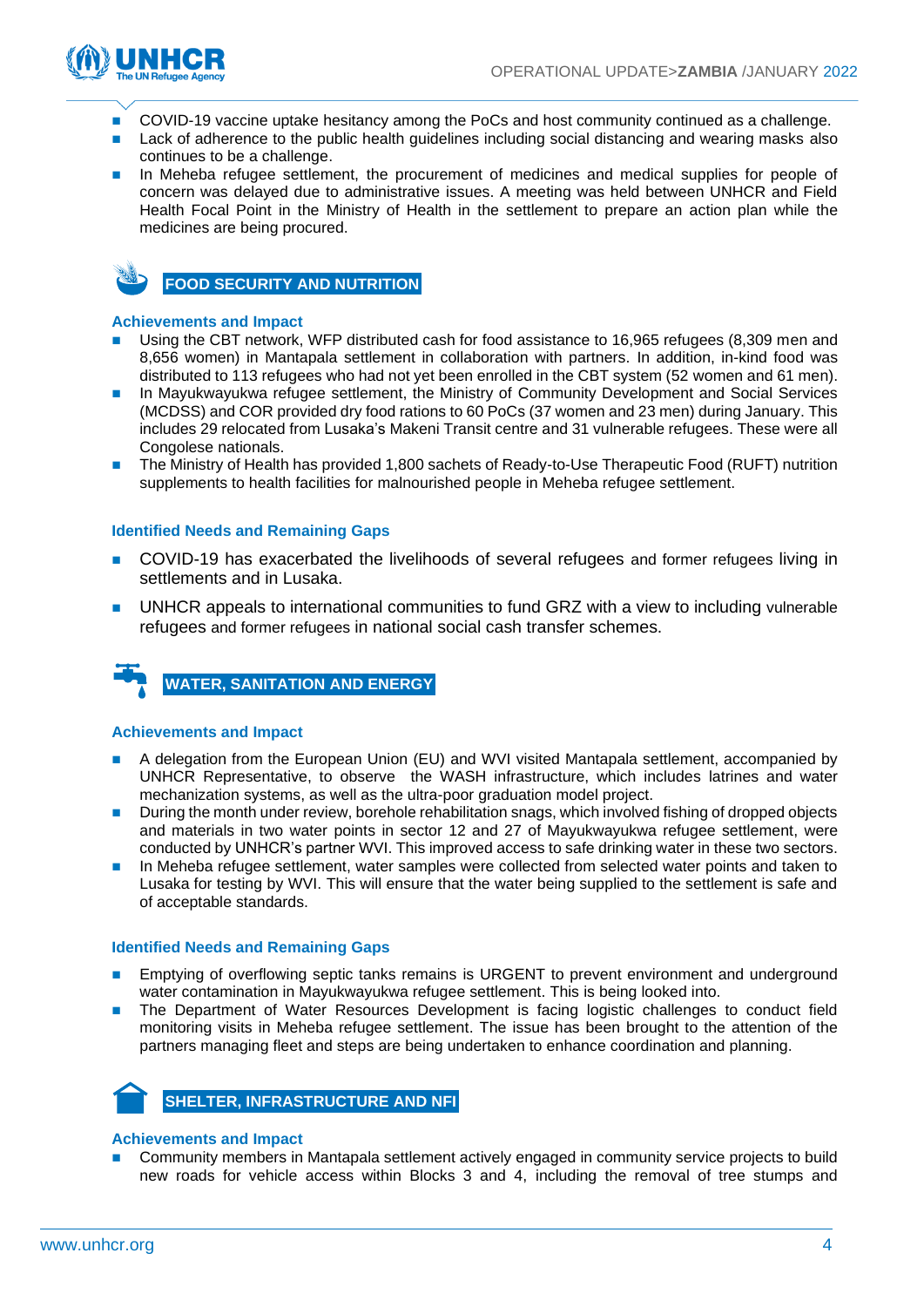

incorporating drainage. The community within each block decided to implement these service projects to reduce the effects of flooding on households close to the roads and ease access to key services such as the market and schools, as well as to provide easy vehicle access within the block in the event of emergencies.

- Refugee carpenters volunteered their time and skills in January to build new classroom furniture for the Language Learning and Alphabetization Centre. The refugee-led initiative aimed at improving literacy levels in the Mantapala settlement. Refugees led, coordinated, and implemented the community service project with material support from UNHCR.
- UNHCR, through Plan international under the LEGO Foundation funding, completed the construction of the 1x2 classroom block in Block-17 of Mantapala settlement to open the third school. The project was successfully handed over to the MoE by UNHCR.
- UNHCR distributed medical supplies, furniture, stationery, and cleaning materials to Mantapala Rural Health Centre to support activities for reproductive health and HIV/AIDS prevention and response in the settlement and the host community. Total of 18 blankets were distributed by COR for use by refugees during funerals, as well as tools such as digging bars and shovels.
- Two contractors in Meheba refugee settlement have moved on site to commence construction of WASH facilities at two schools and reception/transit centre.

#### **Identified Need and Remaining Gap**

- Refugees and former refugees continue living in dilapidated accommodation which requires a comprehensive shelter strategy that aims at using local material to construct solid accommodation for several refugees across settlements.
- UNHCR appeals to international community to support the development of a joint shelter program that address the serious shelter deficit of refugees, former refugees and their immediate Zambian hosts.



**CAMP COORDINATION AND CAMP MANAGEMENT**

■ In 2018, Zambia adopted the mainstreaming approach to address refugee-related matters. The approach requires that all the line ministries (Agriculture, Health, Education and Community Development and Social Services) operating in the three refugee settlements and urban areas providing services to refugees collaborate with COR, the main interlocutor for UNHCR. This measure is in line with and reinforces the Government's shift from sectoral to multi-sectoral and outcome-based programming as embedded in the 7th National Development Plan. The approach is also in line with the Zambia-United Nations Sustainable Development Partnership Framework, which governs how the United Nations in Zambia aligns with and supports the Zambian Government in delivering development, and the Comprehensive Refugee Response Framework (CRRF) as embedded in the Global Compact on Refugees (GCR).



#### **Achievements and Impact**

- UNHCR, working in partnership with Harvest Plus, a private sector company, distributed 8,700 orange sweet potato vines to 3,173 lead and follower farmers in Meheba, Mayukwayukwa and Mantapala settlements to support food security and nutrition amongst refugees and the host community.
- A total of 34 basket-weavers were monitored and mentored in Mayukwayukwa refugee settlement during the month under review, resulting in the quality of baskets made by PoCs improving, and the number of baskets made per weaver steadily increasing. UNHCR's partner, Free Zambia, which purchases these weaved products, made payments on time. The weaving initiative contributes to household income.
- COR and UNHCR, with technical assistance from the Ministry of Agriculture (MoA), began a land audit in Mantapala settlement with the goal of determining the available farming land in the settlement for farmers. The audit will also map out arable land that has not been explored for use by refugees and hosts.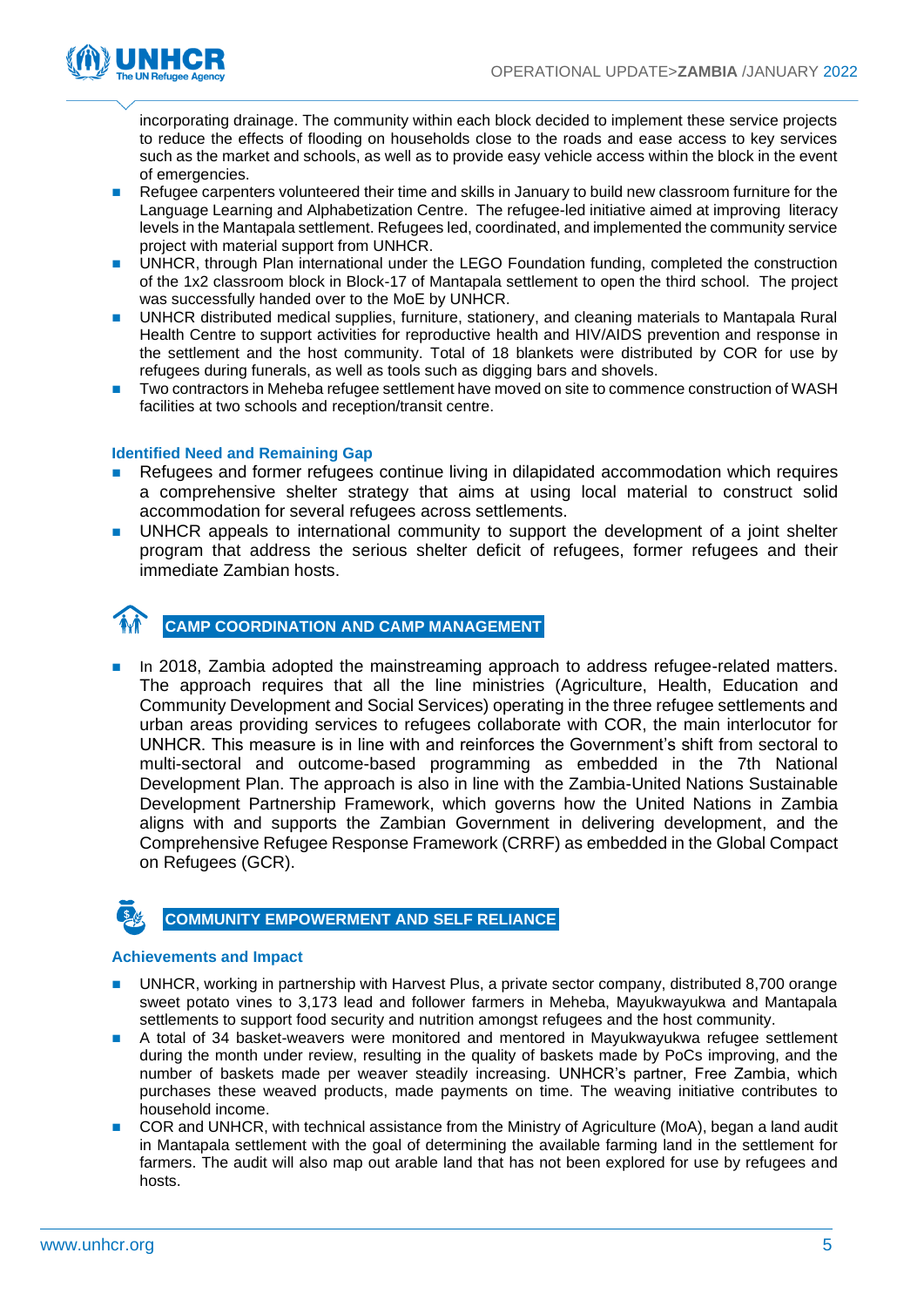

- The MoA, Ministry of Livestock and Fisheries, COR, and UNHCR organized a learning visit to the SiGold company (a private enterprise) in Nchelenge to identify areas where synergies could be built. The company told the Working Group that it was willing to buy all soybeans in Mantapala settlement and that it was also interested in expanding its grower schemes to include the settlement. SiGold has already built Luapula Province's largest fish hatchery and will open the region's largest feed plant in 2022.
- CCR in Meheba refugee settlement commenced the distribution of agricultural tools, an intervention that was facilitated by UNHCR targeting farmer families that have an interest in farming and require tools that would help them to improve the level of agricultural production. A total of 526 families out of the targeted 672 families have so far received the tools.

#### **Identified Needs and Remaining Gaps**

- In Mayukwayukwa refugee settlement, there is need to support Vitamin A Orange Sweet Potato vines beneficiaries with farming implements/tools (specifically hoes).
- There is need to construct a shelter for basket makers. Currently the group meets outside and are unable to meet in case of rain.
- ◼ In Mantapala settlement, access to land remains a challenge for those interested in agriculture. Caritas Mansa only managed to secure one lima for 50 youths who needed land to engage in sustainable organic agriculture. According to field monitoring, many farmers must lease land for cultivation, which raises production costs and reduces refugee benefits. COR is conducting a Land Audit in Mantapala settlement with the help of UNHCR and the MoA.

### **DURABLE SOLUTIONS**

#### **Achievements and Impact**

- ◼ From mid-December 2021 to the first week of January 2022, UNHCR and the Government, facilitated the repatriation of a total of 307 Congolese refugees from Mantapala settlement to Pweto in the Democratic Republic of the Congo (DRC), in three separate convoys.
- Under the individual repatriation, a family of five Burundians refugees voluntarily returned to their country of origin with assistance from UNHCR.

#### **Identified Needs and Remaining Gaps**

■ The recent organized voluntary repatriations from Mantapala settlement to Pweto, the DRC were challenged by heavy rains and poor road network.

# Partnerships and Refugee Inclusion

- The coordination and management of refugee settlements is led by the Government as per its mandate under the Refugee Act (Act No. 1 of 2017).
- UNHCR works collaboratively the COR in the Ministry of Home Affairs and Internal Security and other key government line ministries, the United Nations Country Team (UNCT) and the local and international non-governmental organizations (I-NGOs) including Action Africa Help, Plan International, Caritas Czech Republic, CARE International and World Vision Zambia, Cavendish University etc.
- The Government of the Republic of Zambia, UNHCR and partners provide community-based protection and social support to PoCs in Lusaka as well as in Meheba (Western Province), Mayukwayukwa (Northwestern Province) and Mantapala (Luapula Province) refugee settlements.

# Financial Information

Total UNHCR financial requirements for Zambia amounts to **US\$ 24.4 million.** Total recorded contributions for the UNHCR operation in Zambia as of 31 January 2022 amount to **US\$ 890,884** (96% funding gap). UNHCR is grateful to all donors for continuous support.